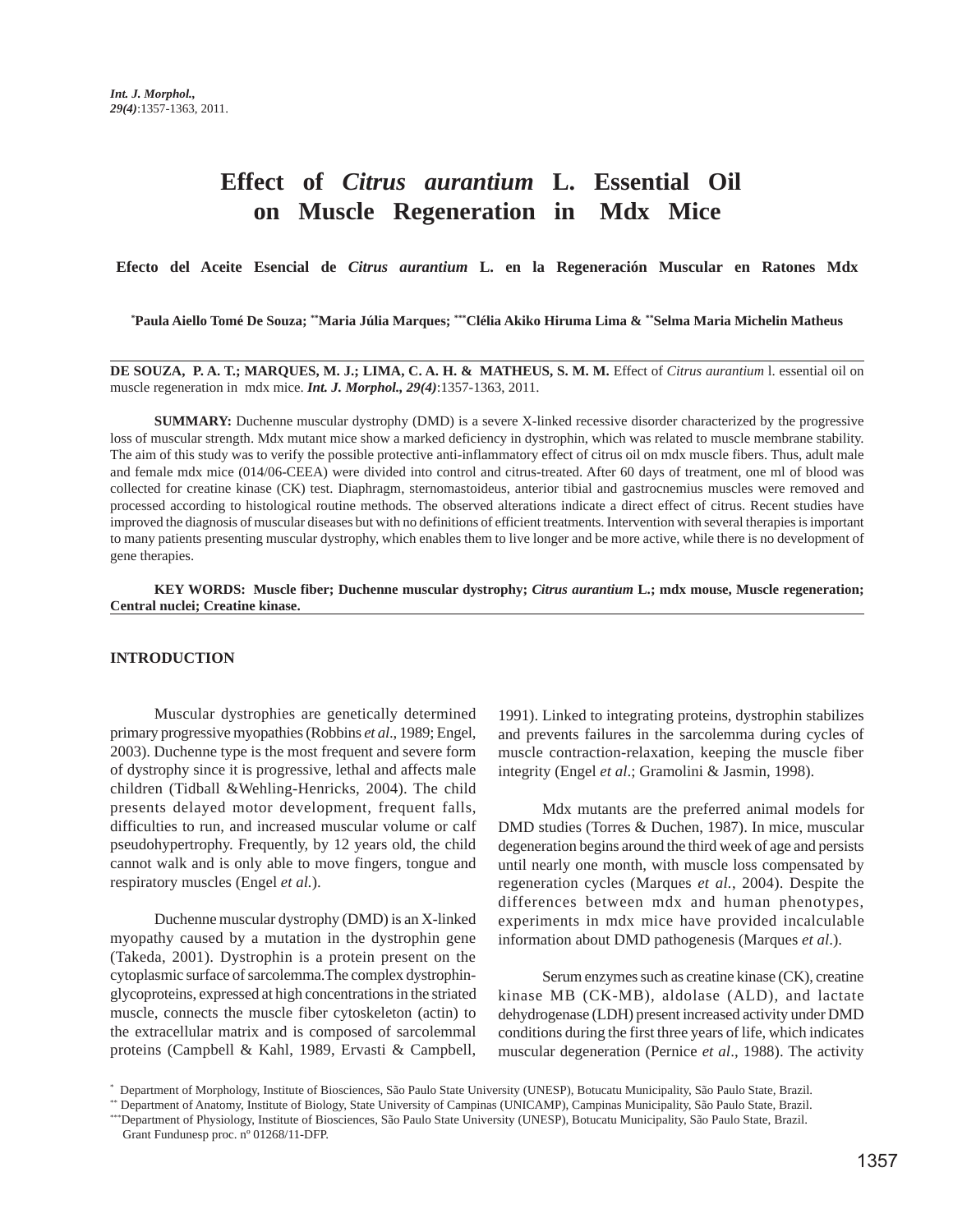of these muscle enzymes is important for the diagnosis of muscular diseases. CK is more marked at the initial stages of the disease and its activity decreases together with the muscular activity (Engel *et al*.).

As a new therapeutic resource, phytotherapy has become increasingly popular among people in the whole world. Popularly known as sour orange (Santos *et al.*, 1988; Sanguinetti, 1989; Vieira, 1992), *Citrus aurantium* L. (Rutaceae) originated from Southeast Asia, India and China. This species is used to treat disorders of the gastrointestinal tract (Carvalho-Freitas & Costa, 2002; Pultrini *et al.*, 2006). Citrus fruits are rich in flavonoids, which have been considered modifiers of the biological response; most of the latter act as antioxidants, and some have notable anti-inflammatory properties (Theoharides *et al.*, 2001).

Thus, the aim of the present work was to identify a possible anti-inflammatory action of *Citrus aurantium L*. in order to minimize the effects of muscle fiber degeneration in mdx mice.

# **MATERIAL AND METHOD**

**Essential oil**. A plant sample of the specie *C. aurantium* was collected and the exsiccates deposited in the Herbarium "Irina D. Gemtchujnicov"—BOTU, Department of Botany at Unesp, under nº BOTU 23123. After the fruits were collected at Unesp-Botucatu, fresh fruit peels of *C. aurantium* L. were submitted to extraction of essential oil by water vapor with the aid of a Clevenger type device (Marconi, Brazil). The vegetal material (fruits peels) was mixed inside a glass balloon (5 L) with distilled water and put on a heated pad. The essential oil (OEC) obtained was stored in an amber bottle at 5ºC temperature until the accomplishment of the pharmacological experiments and phytochemical analyses (Moraes *et al.,* 2009).

**Animals**. Ten mice of both sexes, strain C57BL/10, were used. After weaning, these animals were brought from the animal facility of the Department of Anatomy, Institute of Biology, State University of Campinas (UNICAMP), Campinas Municipality, São Paulo State, Brazil, to the animal facility of the Department of Immunology, Institute of Biosciences, São Paulo State University (UNESP), Botucatu Municipality, São Paulo State, Brazil, where they were kept in individual cages with water and food *ad libitum*. The animals were divided into one control (n=5) and one treated group (n=5). The latter received essential

oil of citrus (50 mg /kg) diluted in Tween 8% through gavage for 60 days. The essential oil was provided and elaborated by the Laboratory of Natural Products of the Department of Physiology, Institute of Biosciences, UNESP Botucatu, Brazil.

During the same 60 days, the control group received distilled water through gavage. The animals were kept in individual cages, under suitable environmental conditions (12h dark/light), with food and water *ad libitum* (014/06- CEEA).

**Anesthesia, sacrifice and muscle collection**. After 60 days of treatment, the animals were anesthetized with Hypnol 2%; then, around 1ml blood was collected by intracardiac puncture and frozen until CK test. Afterward, animals were euthanized by receiving an excessive anesthetic dose and were dissected for the removal of the following muscles: sternomastoideus, gastrocnemius, anterior tibial and diaphragm, which were fixed in 10% buffered paraformaldehyde. After around 48h, this material was washed in tap water and prepared for inclusion in paraplast. Sections of 5µm thickness were obtained and HE-stained.

**Analysis procedure**. The histological sections (5µm thickness) of control( $n=5$ ) and treated( $n=5$ ) muscles were observed under a light microscope (Axioplan 2) with objective of 20X magnification attached to a digital camera (AxioCam HR) to capture the image linked to the computer Pentium® 4.0. The number of fibers presenting central nucleus was evaluated since it indicates the regenerated muscle fibers (Torres & Duchen). The number of normal and regenerated fibers was obtained by using the software AxioVision 4.0.

**Creatine kinase test**. After collection, the blood was centrifuged and subjected to the biochemical assay of creatine kinase according to the kinetic method (Moura, 1982), in which the speed of creatine formation from creatine phosphate was recorded. Spectrophotometric absorbance readings were done by using a microplate reader (µQuant, BioTek Instruments, Inc.) at 340 nm and were recorded after 1-, 2- and 3-min intervals. The speed of creatine release was proportional to the creatine kinase activity in the sample.

**Statistical analysis**. Results were expressed as Standard Deviation and statistical significance the T-test was used to compare means between control and treated animals test with P < 0.05 defined as significant. As regards central nucleus count, a logarithmic transformation was done for all variables (number of central nuclei in different muscle groups).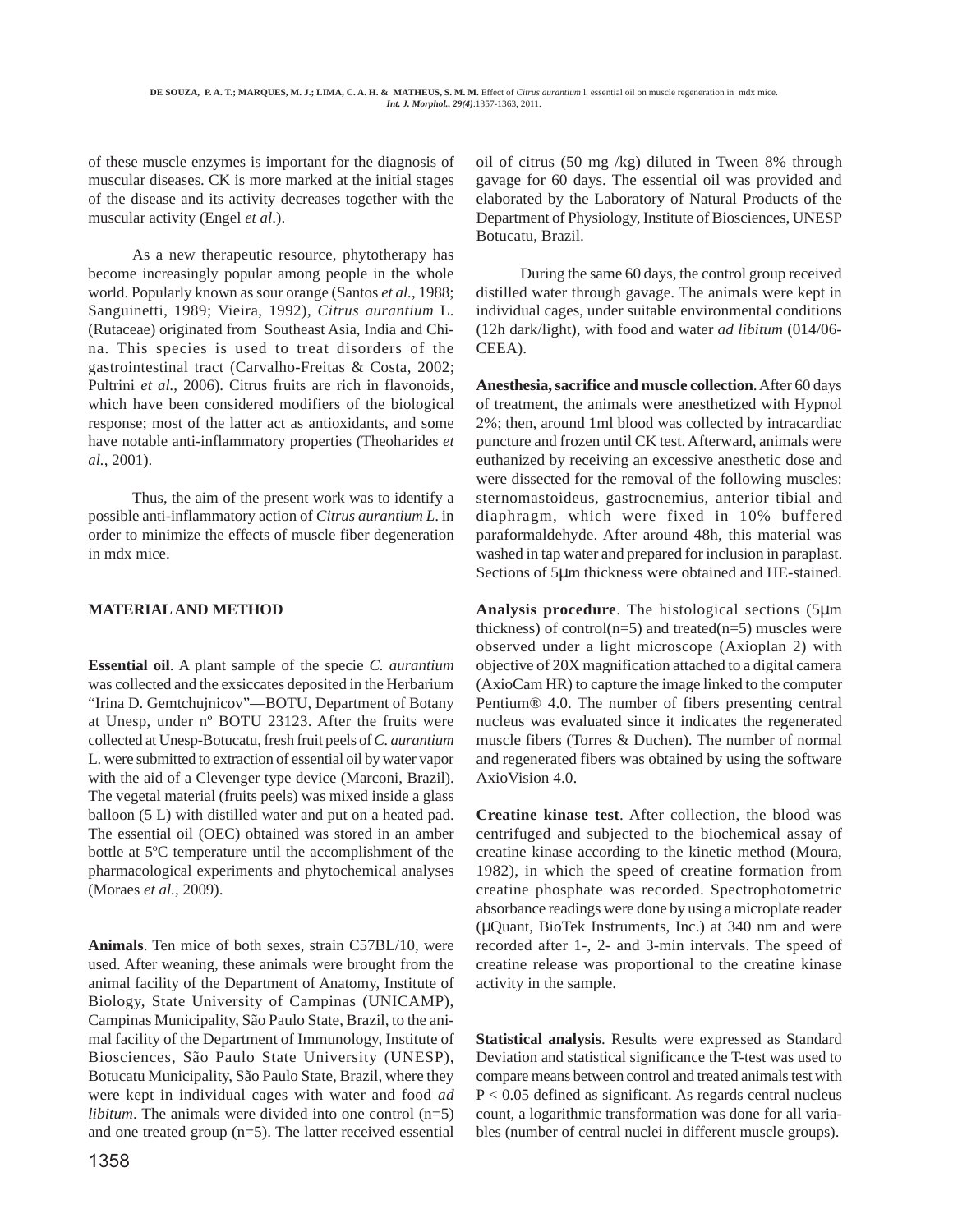## **RESULTS**

The fibers of the studied muscles had oval, round or polygonal shape and different diameters. Each muscle fiber is involved by a loose connective tissue named endomysium. The grouping of several fibers form muscle fascicles that are delimited by a relatively dense connective tissue named perimysium.



Fig. 1. Photomicrography of fibers muscular dystrophy with central nuclei in mdx mice. Transversal sections of the studied muscles. (A): Anterior Tibial – control,  $(A')$ : Anterior Tibial – treated,  $(B)$ : Sternomastoideus – control, (B'): Sternomastoideus – treated, (C): Diaphragm – control, (C'): Diaphragm – treated, (D): Gastrocnemius – control, (D'): Gastrocnemius – treated.

Histological evaluations did not indicate any morphological differences between muscles from control (Fig. 1A´, B´, C´, D´) and those from treated animals (Fig. 1A, B, C, D). Thus, there were fibers with peripheral nucleus, degenerating fibers, and fibers at different regeneration stages in both groups. Fibers with peripheral nucleus had polygonal shape and were juxtaposed to other fibers with the same characteristic. Regenerated fibers had centralized and condensed nucleus; some fibers had up to two central nuclei and eosinophilic cytoplasm, and their diameter was similar to that of muscle fibers with peripheral nucleus. On the other hand, degenerating fibers presented irregular contours, were weakly HE-stained and apparently fragmented.

The number of central nuclei, which is used to verify muscle regeneration, indicated that the fibers underwent regeneration, since central nuclei were observed in all studied muscles from the treated group; some fibers had up to two central nuclei.

The muscles AT and GASTR had a larger number of central nuclei, as shown in Figure 1. Significant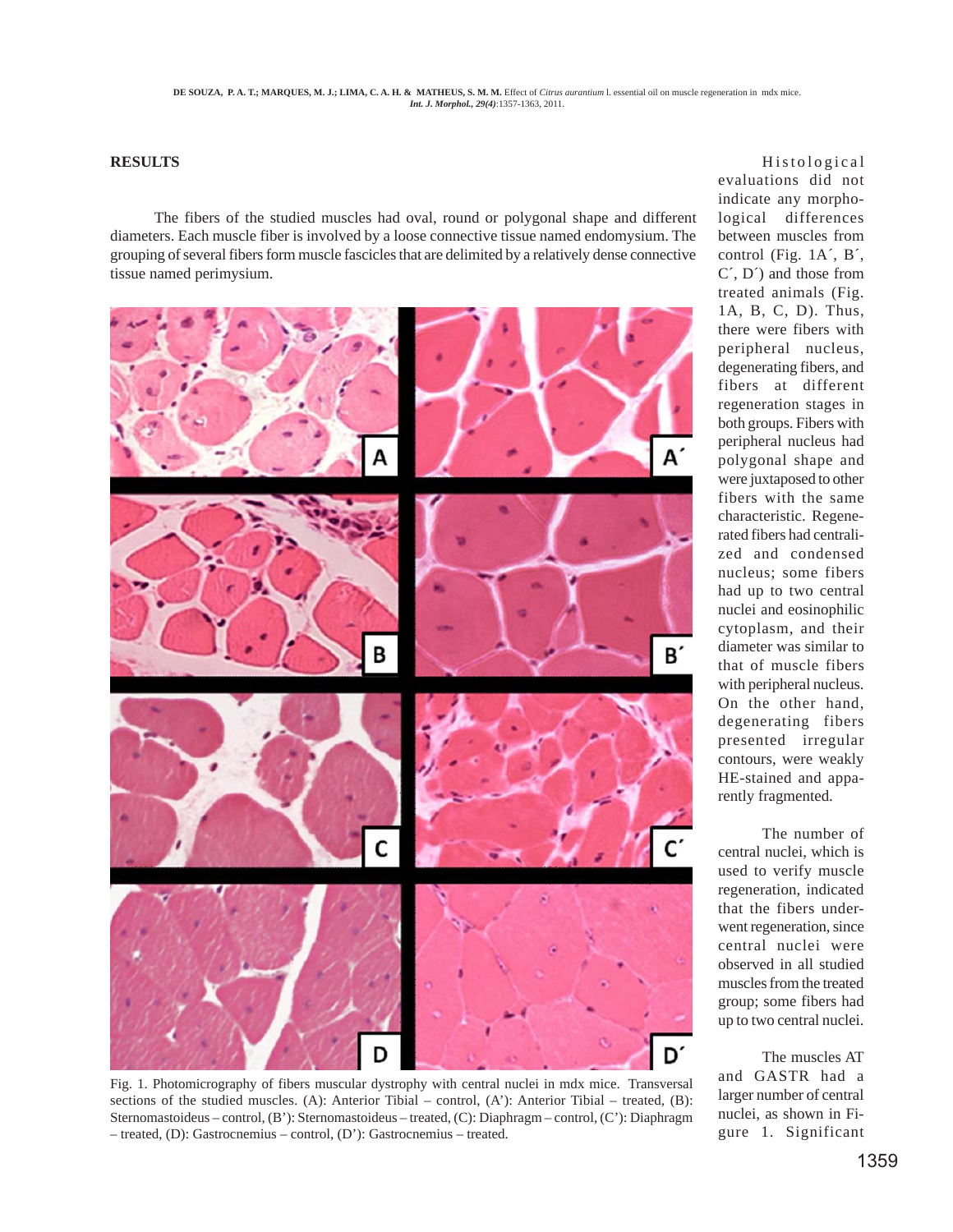differences could not be verified for this variable. Thus, *Citrus aurantium L*. can be assumed not to impair the muscle regeneration process.

The anterior tibial muscles, diaphragm and gastrocnemius showed larger number of central nuclei compared to control values as plotted in the figure 2, which indicates no significant difference between groups. P-value <0.05 was adopted for the t-test.

The CK test according to the kinetic method showed that the treated group had high levels of this enzyme, with acute anti-inflammatory effect. In this case, *Citrus aurantium L.* did not have the expected action, as shown in Figure 3.

The CK test according to the kinetic method showed that the treated group had high levels of this enzyme, with acute anti-inflammatory effect. In this case, *Citrus aurantium L*. did not have the expected action, as shown in Figure 3.



Fig. 2. Logarithmic transformation for all variables (number of central nuclei in different muscle groups) to compare means between control and treated animals according to the t-test.



Fig. 3. Creatine kinase (CK) test according to the kinetic method to evaluate CK activity after treatment with citrus.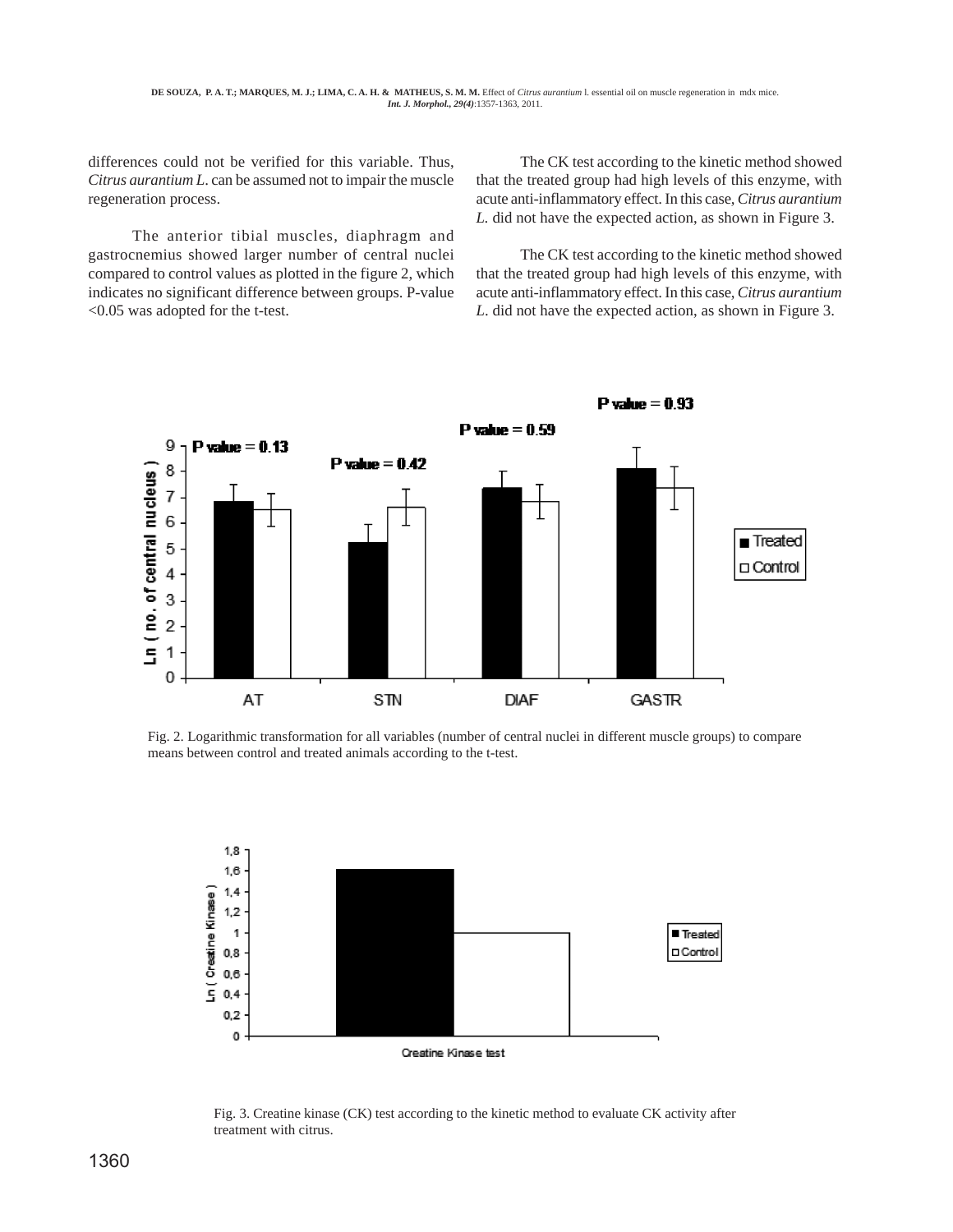### **DISCUSSION**

In the treatment of DMD, the pharmacological strategies are mainly aimed at decreasing the muscle involvement, minimizing the functional damages due to the disease (Porter *et al.*, 2004). Anti-inflammatory corticosteroids have been widely used as an attempt to reduce the disease progress; however, their side effects are severe (Muntoni *et al.*, 2002, Parreira *et al.*, 2007, Radley *et al*., 2007, Manzur *et al.*, 2004). Alternative pharmacological strategies such as the use of nonsteroidal anti-inflammatory drugs (NSAIDs) have become an option, since these drugs cause less severe side effects. In addition, medicinal plants can be also used by means of phytotherapy. According to the Board of Directors resolution n.48/2004 from the National Health Surveillance Agency – ANVISA, herbal medicines are exclusively elaborated with medicinal plants or part of them (roots, barks, leaves, fruits or seeds), which have properties for healing, prevention, diagnosis or symptomatic treatment of diseases (Arnous *et al*., 2005). The use of plants to treat and heal diseases is as old as humankind and has great importance nowadays in the attempt to join folk and scientific knowledge. Known as sour orange, *Citrus aurantium* L. has been used by the folk medicine in Brazil and other countries to treat anxiety, hysteria, depression and insomnia; it also presents other important properties. Its chemical constituents include some flavonoids that show anti-cancer and anti-inflammatory actions (Manthey *et al*., 2001).

Under pathological conditions, such as myopathies and dystrophies, an excessive inflammatory response can lead to myonecrosis in addition to the lesion caused by an excess of the ion calcium inside muscle fibers. The inhibition of inflammatory cells can reduce muscle tissue degeneration and necrosis. Studies with anti-inflammatory drugs showed a significant reduction in myonecrosis in skeletal muscles from mdx mice (Tidball & Wehling-Henricks; Marques *et al*.). Myonecrosis was not observed in the present study; however, several degenerating regions and oval-shaped atrophied fibers were detected, which characterizes this pathology.

In some studies, muscle regeneration was impaired due to the use of NSAIDs (Huard, 2003), whereas in other works muscle regeneration occurred normally (Järvinen *et al.*, 2005).

In the present study, there was no significant difference in the central nucleus count between the control and the treated group. A tendency toward an increase in central nuclei was observed for anterior tibial and gastrocnemius

muscles. Thus, the beneficial effect of *Citrus aurantium* L. as anti-inflammatory cannot be ruled out. Albuquerque (2008) reported that the anti-inflammatory drugs naproxen and nimesulide had different actions in the studied muscle groups. After treatment with naproxen, anterior tibial and sternomastoideus muscles presented a different behavior relative to that of the saline-treated control group; furthermore, central and peripheral nuclei decreased in the anterior tibial muscle. On the other hand, nimesulide did not significantly change the proportions of central and peripheral nuclei from anterior tibial and sternomastoideus muscles.

*Citrus* has been proven to present anti-inflammatory action against ulcer by inhibiting H+ release and leading to increased gastric mucus secretion (Moraes *et al*., 2007; 2009). Nevertheless, components isolated from citrus still must be tested before their anti-inflammatory action on the striated muscle is ruled out.

Expectations of treatments for DMD remain uncertain; however, several studies involving gene therapy (De Luca *et al.*, 2008) and pharmacological treatments (Pierno *et al.*, 2007) have been published in the attempt to find solutions for this type of dystrophy (Yoshida *et al.*, 2006). The disease evolves with progressive muscle loss, replacement of muscle fibers for fibroadipose tissue and increased interstitial connective tissue (Seixas *et al*., 1997).

In mdx mice, up to three months old, there is an increase in the number of fibers with central nucleus undergoing degeneration-regeneration cycles, whereas spontaneous regeneration is followed by muscle fiber necrosis (Torres & Duchen). The diaphragm and smooth muscles have different time of response to the dystrophin deficiency (Porter *et al*.). Anterior tibial muscle degenerates between 3 and 4 weeks after birth and presents disorganized cytoskeleton and sarcolemma at 18 days postnatal, tending to increase over time. It has few central nuclei at 18 days and increased myofibril diameter in one month (Reed & Bloch, 2005).

As regards CK test, the high level of this enzyme may be due to factors of the studied microenvironment, where the activity of enzymes such as CK is lower, associated with increased production of inflammatory cytokines (Maegaki *et al.*, 1999). Tissue repair cycles are monitored by a sequence of biochemical and cell events organized to restore the tissue integrity after the lesion. There is participation of the immune system acting in the protection of injured tissues against possible infections and in the secretion of growth factors such as cytokines, which metabolically change the morphological state of animal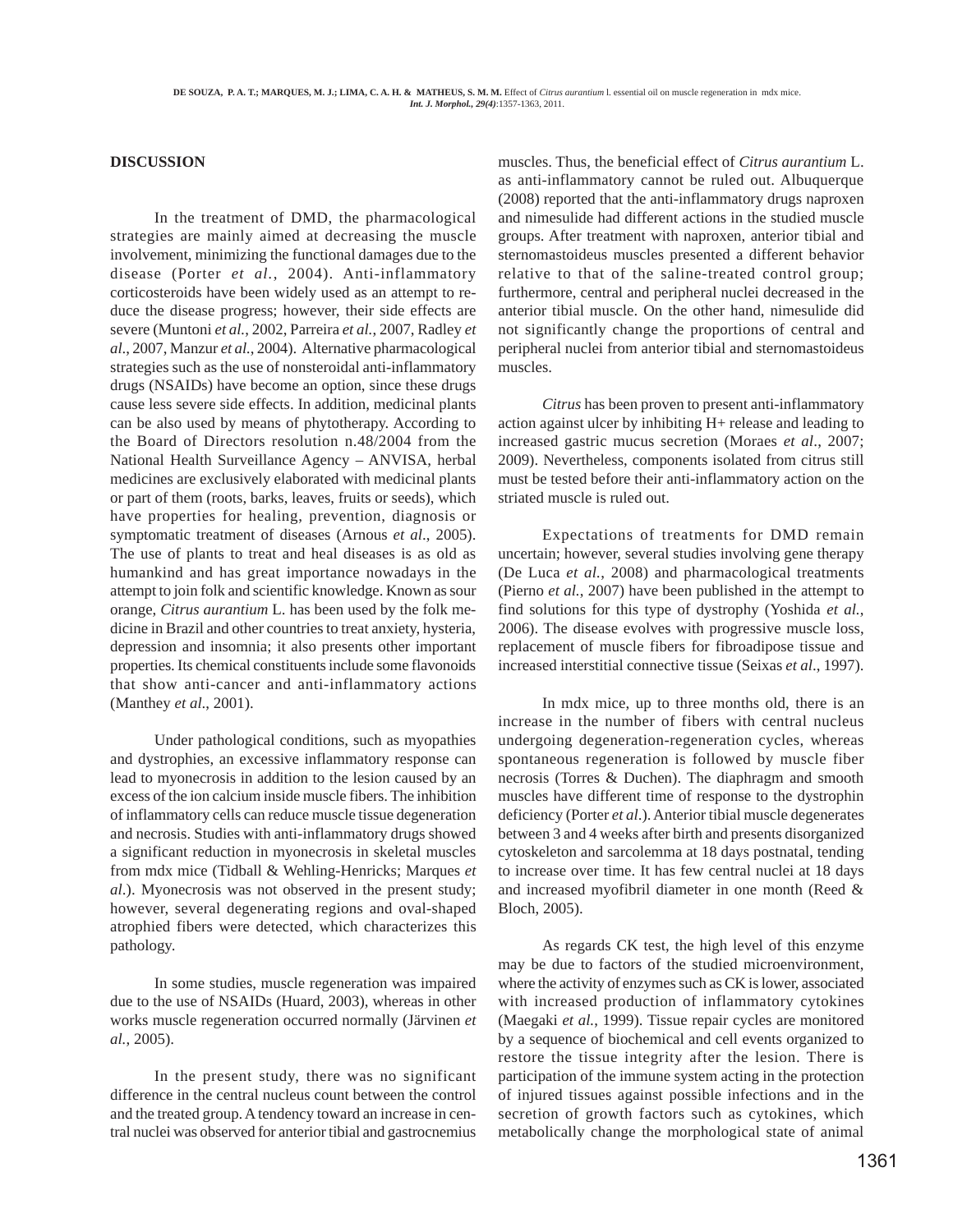tissues (Park & Barbul, 2004; Gawronska-Kozak *et al.,* 2006). Oral supplementation of NaCl decreases CK activity, but whether the inhibition of mdx muscle degeneration occurs before fiber necrosis remains unknown. Mdx mice treated with saline doses present a difference in CK activity between males and females during the days of treatment. In the control group, the animals treated with naproxen and nimesulide for 15 days had higher plasmatic levels (Albuquerque). The diagnosis and progress of neuromuscular diseases should not be based solely on CK values, which must be used as complementary data for the disease diagnosis. In DMD carriers, these values may be 50 to 100 fold higher than the minimum reference value (Engel *et al*.). In mdx mice, CK serum levels are high during their whole life due to the successive muscle degeneration-regeneration cycles (Yoshida *et al*.).

Studies related to factors that promote and act on the inflammatory process typical of this dystrophy will probably enable the identification and elucidation of some still obscure aspects of this pathology.

**DE SOUZA, P. A. T.; MARQUES, M. J.; LIMA, C. A. H. & MATHEUS, S. M. M.** Efecto del aceite esencial de *Citrus aurantium* l. en la regeneración muscular en ratones mdx. *Int. J. Morphol., 29(4)*:1357-1363, 2011.

**RESUMEN:** La distrofia muscular de Duchenne (DMD) es una enfermedad grave ligada al cromosoma X, trastorno recesivo que se caracteriza por la pérdida progresiva de fuerza muscular. Mdx ratones mutantes muestran una marcada deficiencia en la distrofina, que está relacionada con la estabilidad de la membrana muscular. El objetivo de este estudio fue comprobar el posible efecto protector, antiinflamatorio del aceite de cítricos en las fibras musculares mdx. Los ratones mdx adultos machos y hembras (014/06-CEEA) se dividieron en control y cítricos tratados. Después de 60 días de tratamiento, un ml de sangre fue recogida para cuantificar la creatina quinasa (CK) de prueba. Fueron retirados y procesados los músculos diafragma, esternomastoideo, tibial anterior y gastrocnemio de acuerdo con los métodos de rutina histológica. Las alteraciones observadas indican un efecto directo de los cítricos. Estudios recientes han mejorado el diagnóstico de enfermedades musculares, pero sin definiciones de tratamientos eficaces. Intervención con varias terapias es importante para muchos pacientes que presentan distrofia muscular, lo que les permite vivir más y ser más activos, mientras no exista desarrollo de terapias génicas.

#### **PALABRAS CLAVE: Fibra muscular; Distofia muscular Duchenne;** *Citrus aurantium L***.; Ratón mdx; Regeneración muscular; Núcleo central; Creatina kinasa.**

#### **REFERENCES**

- Albuquerque, T. C. P. *Nonsteroidal antiinflamatory influence in the degeneration /regeneration cycles of mdx mice dystrophic muscle fibers.* Master´s Dissertation. Institute of Biology, State University of Campinas, Campinas, SP, 2008.
- Arnous, A. H.; Santos, A. S. & Beinner, R. P. C. Plantas medicinais de uso caseiro-conhecimento popular e interesse por cultivo comunitário. *Revista Espaço para a Saúde, 6(2)*:1-6, 2005.
- Campbell, K. P. & Kahl, S. D. Association of dystrophin and an integral membrane glycoprotein. *Nature, 338*:259-62, 1989.
- Carvalho-Freitas, M. I. & Costa, M. Anxiolytic and sedative effects of extracts and essential oil from *Citrus aurantium* L. *Biol. Pharm. Bull., 25(12)*:1629-33, 2002.
- De Luca, A.; Nico, B.; Rolland, J. F.; Cozzoli, A.; Burdi, R.; Mangieri, D.; Giannuzzi, V.; Liantonio, A.; Cippone, V.; De Bellis, M.; Nicchia, G. P.; Camerino, G. M.; Frigeri, A.; Svelto, M. & Camerino, D. C. Gentamicin treatment in exercised mdx mice: Identification of dystrophin-sensitive pathways and evaluation of efficacy in work-loaded dystrophic muscle. *Neurobiol. Dis., 2*:243-53, 2008.
- Engel, A. G.; The neuromuscular junction*. In:* Engel, A. G. & Frazini-Armstrong, C. Myology: Basic and Clinical. 3ª ed. New York. Edition International, USA, McGraw-Hill, 2003. p. p. 325-72, V. 1.
- Ervasti, J. M. & Campbell, K. P. Membrane organization of the dystrophin-glicoprotein complex. *Cell, 66(6)*:1121-31, 1991.
- Gawronska-Kozak, B.; Bogacki, M.; Rim, J. S.; Monroe, W. T. & Manuel, J. A. Scarless skin repair in immunodeficient mice. *Wound Repair Regen., 14(3)*:265-76, 2006.
- Gramolini, A. O. & Jasmin, B. J. Molecular mechanisms and putative signalling events controlling utrophin expression in mammalian skeletal muscle fibres. *Neuromuscul. Disord., 8(6)*:351-61, 1998.
- Huard, J.; Li, Y. & Fu, F. H. Muscle Injuries and Repair: Current Trends in Research. *J. Bone Joint Surg. Am., 84*:822-32, 2002.
- Järvinen, T. A.; Järvinen, T. L.; Kääriäinen, M.; Kalimo, H. & Järvinen, M. Muscle injuries: biology and treatment. *Am. J. Sports Med., 33(5)*:745-64, 2005.
- Maegaki, Y.; Ogura, K.; Maeoka, Y. & Takeshita, K. Normalization of creatine kinase level during arthritis in a patient with Becker muscular dystrophy. *Neurology, 52(1)*:172-4, 1999.